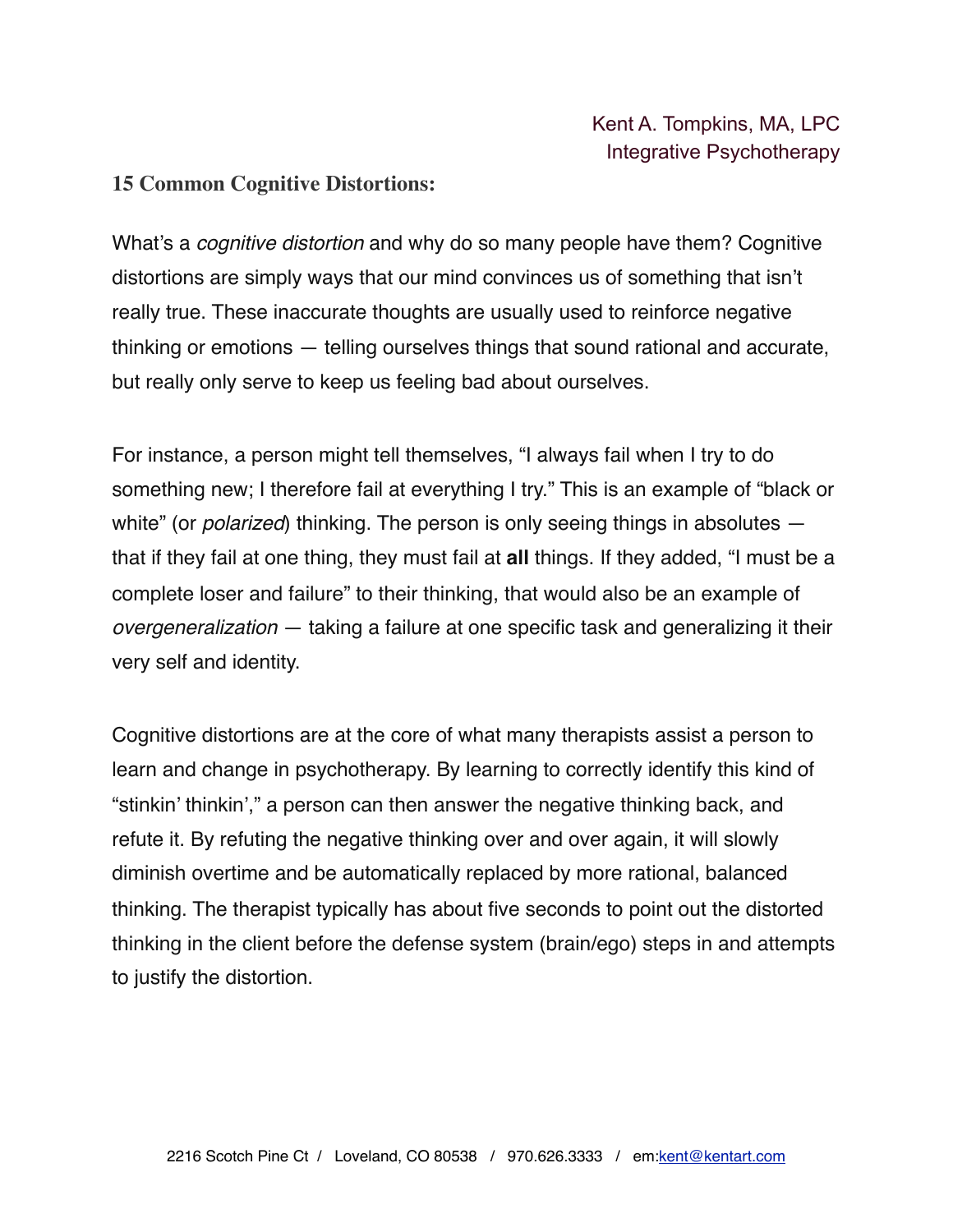### **1. Filtering.**

We take the negative details and magnify them while filtering out all positive aspects of a situation. For instance, a person may pick out a single, unpleasant detail and dwell on it exclusively so that their vision of reality becomes darkened or distorted.

### **2. Polarized Thinking (or "Black and White" Thinking).**

In polarized thinking, things are either "black-or-white." We have to be perfect or we're a failure — there is no middle ground. You place people or situations in "either/or" categories, with no shades of gray or allowing for the complexity of most people and situations. If your performance falls short of perfect, you see yourself as a total failure.

### **3. Overgeneralization.**

In this cognitive distortion, we come to a general conclusion based on a single incident or a single piece of evidence. If something bad happens only once, we expect it to happen over and over again. A person may see a single, unpleasant event as part of a never-ending pattern of defeat.

### **4. Jumping to Conclusions.**

Without individuals saying so, we know what they are feeling and why they act the way they do. In particular, we are able to determine how people are feeling toward us.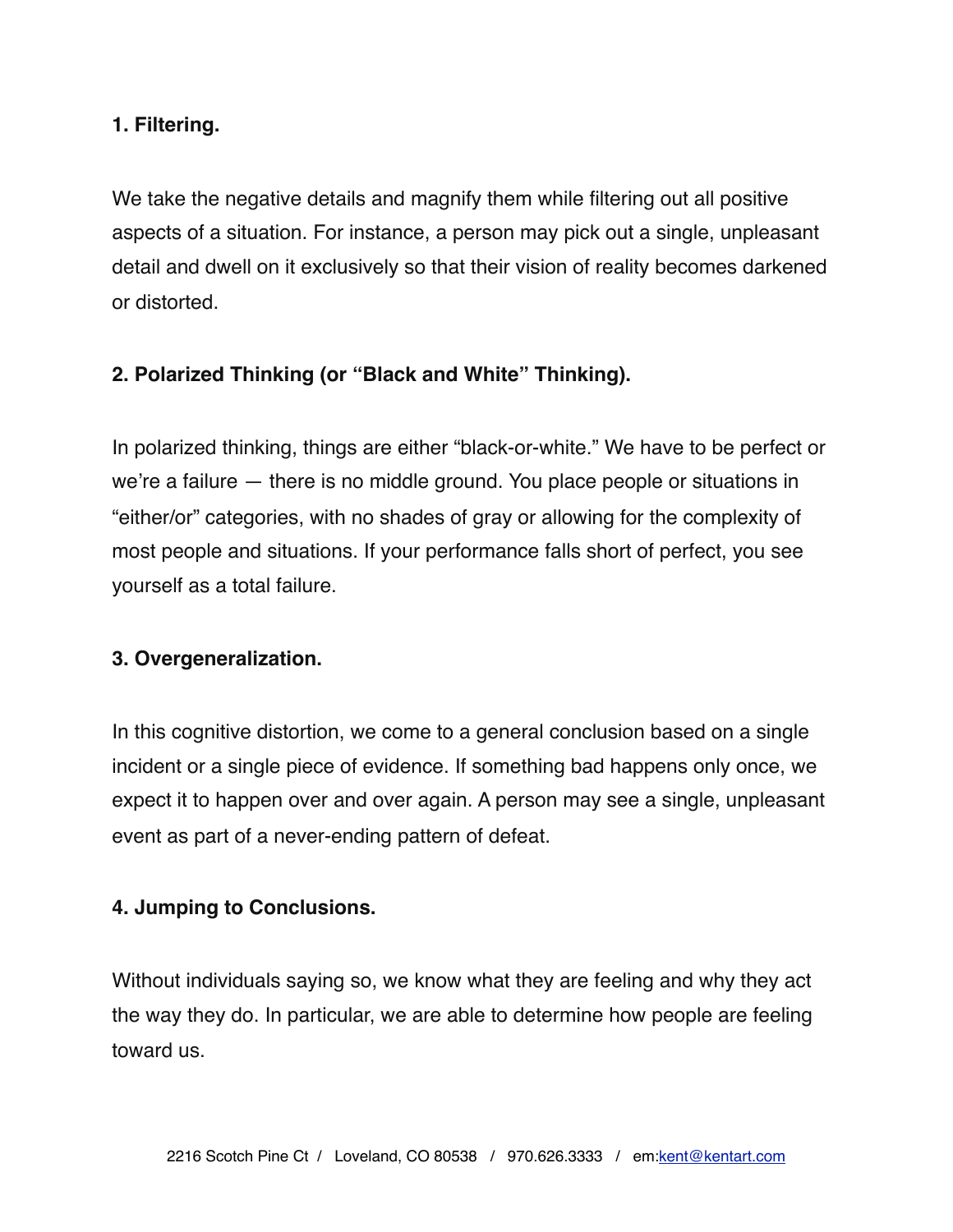For example, a person may conclude that someone is reacting negatively toward them but doesn't actually bother to find out if they are correct. Another example is a person may anticipate that things will turn out badly, and will feel convinced that their prediction is already an established fact.

# **5. Catastrophizing.**

We expect disaster to strike, no matter what. This is also referred to as "magnifying or minimizing." We hear about a problem and use *what if* questions (e.g., "What if tragedy strikes?" "What if it happens to me?").

For example, a person might exaggerate the importance of insignificant events (such as their mistake, or someone else's achievement). Or they may inappropriately shrink the magnitude of significant events until they appear tiny (for example, a person's own desirable qualities or someone else's imperfections).

# **6. Personalization.**

Personalization is a distortion where a person believes that everything others do or say is some kind of direct, personal reaction to the person. We also compare ourselves to others trying to determine who is smarter, better looking, etc.

A person engaging in personalization may also see themselves as the cause of some unhealthy external event that they were not responsible for. For example, "We were late to the dinner party and *caused* the hostess to overcook the meal. If I had only pushed my husband to leave on time, this wouldn't have happened."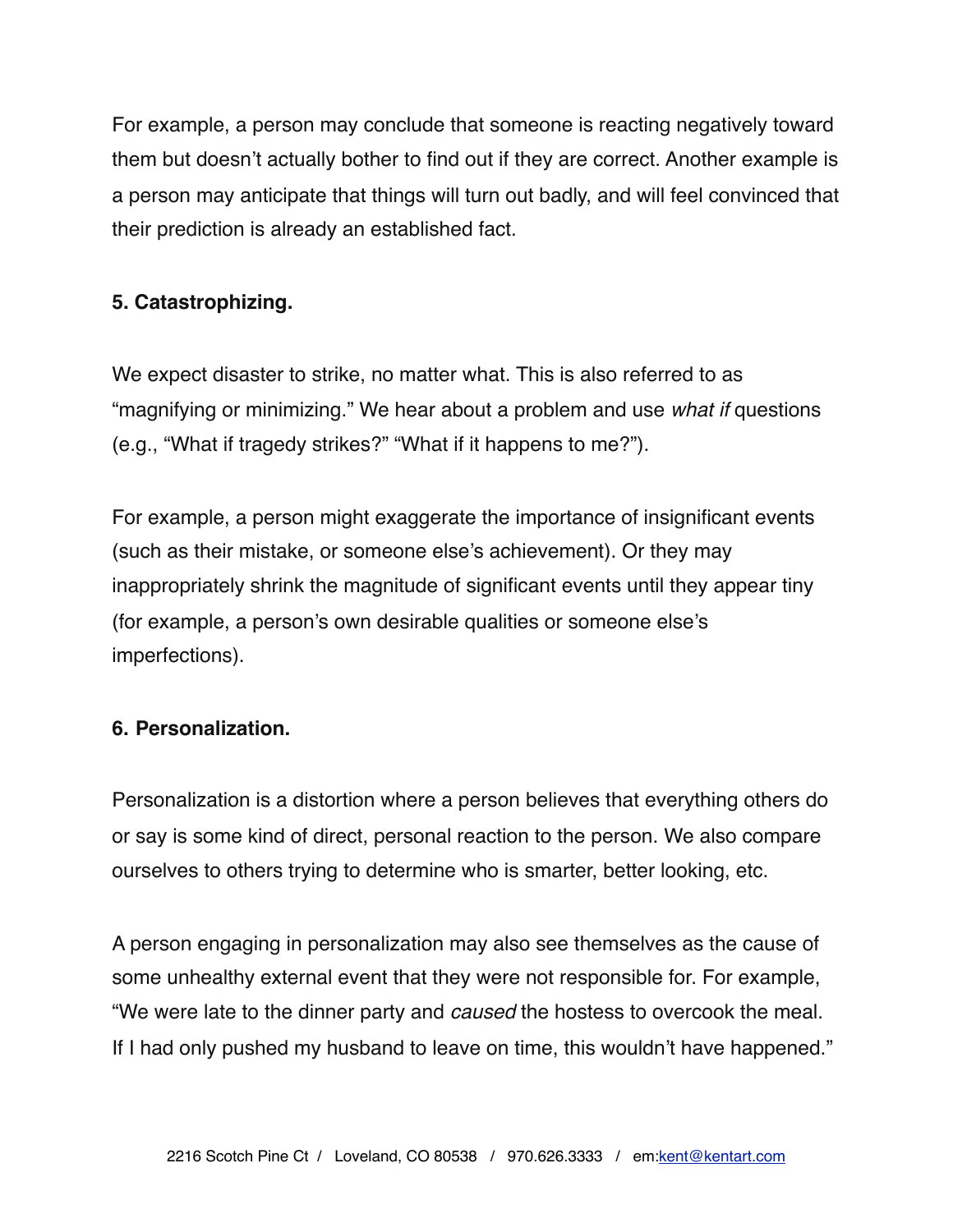# **7. Control Fallacies.**

If we feel *externally controlled*, we see ourselves as helpless a victim of fate. For example, "I can't help it if the quality of the work is poor, my boss demanded I work overtime on it." The fallacy of *internal control* has us assuming responsibility for the pain and happiness of everyone around us. For example, "Why aren't you happy? Is it because of something I did?"

# **8. Fallacy of Fairness.**

We feel resentful because we think we know what is fair, but other people won't agree with us. As our parents tell us when we're growing up and something doesn't go our way, "Life isn't always fair." People who go through life applying a measuring ruler against every situation judging its "fairness" will often feel badly and negative because of it. Because life isn't "fair" — things will not always work out in your favor, even when you think they should.

# **9. Blaming.**

We hold other people responsible for our pain, or take the other track and blame ourselves for every problem. For example, "Stop making me feel bad about myself!" Nobody can "make" us feel any particular way — only we have control over our own emotions and emotional reactions.

### **10. Shoulds.**

We have a list of ironclad rules about how others and we should behave. People who break the rules make us angry, and we feel guilty when we violate these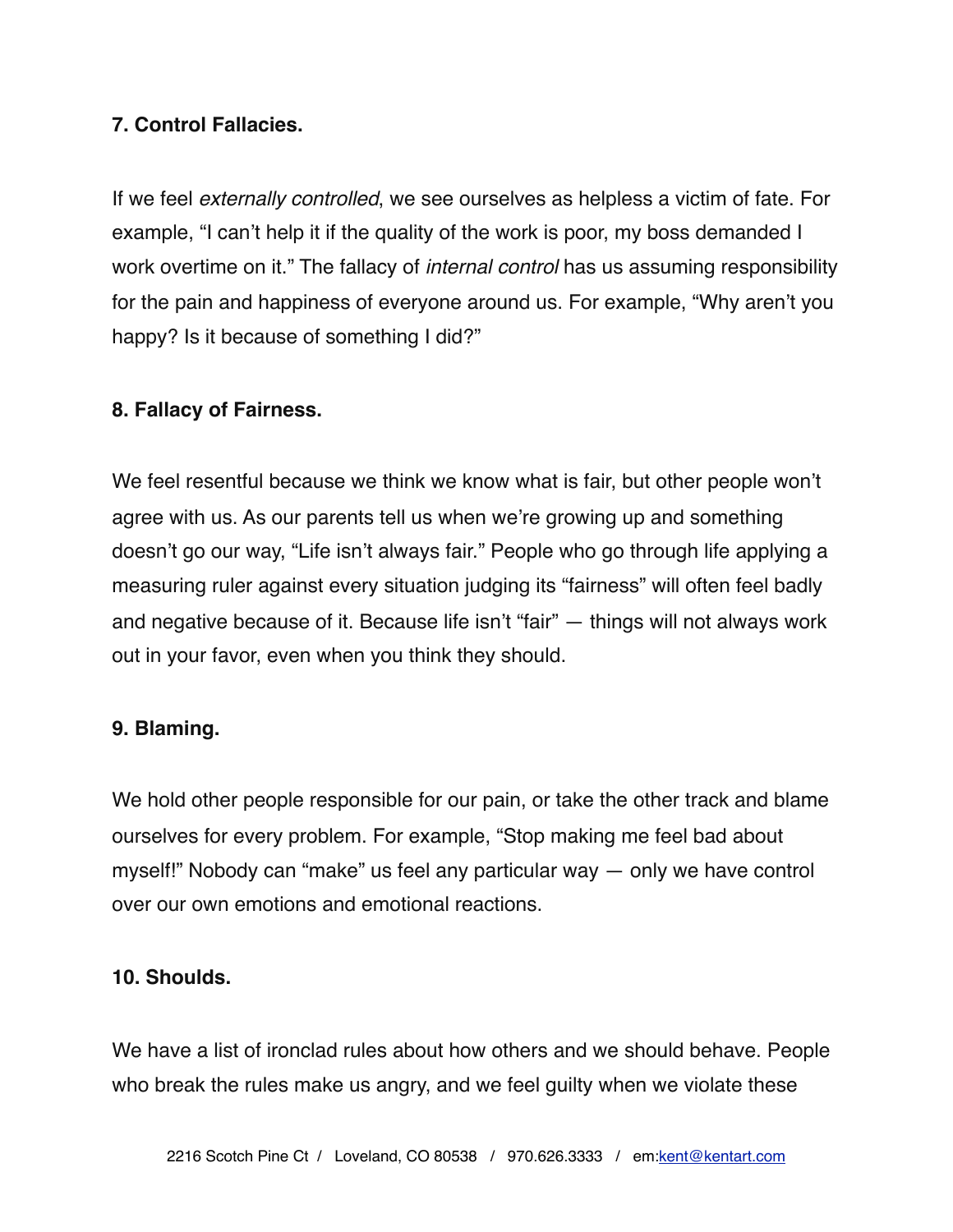rules. A person may often believe they are trying to motivate themselves with shoulds and shouldn'ts, as if they have to be punished before they can do anything.

For example, "I really should exercise. I shouldn't be so lazy." *Musts*and *oughts* are also offenders. The emotional consequence is guilt. When a person directs *should statements* toward others, they often feel anger, frustration and resentment.

### **11. Emotional Reasoning.**

We believe that what we feel must be true automatically. If we feel stupid and boring, then we must be stupid and boring. You assume that your unhealthy emotions reflect he way things really are — "I feel it, therefore it must be true."

### **12. Fallacy of Change.**

We expect that other people will change to suit us if we just pressure or cajole them enough. We need to change people because our hopes for happiness seem to depend entirely on them.

### **13. Global Labeling.**

We generalize one or two qualities into a negative global judgment. These are extreme forms of generalizing, and are also referred to as "labeling" and "mislabeling." Instead of describing an error in context of a specific situation, a person will attach an unhealthy label to themselves.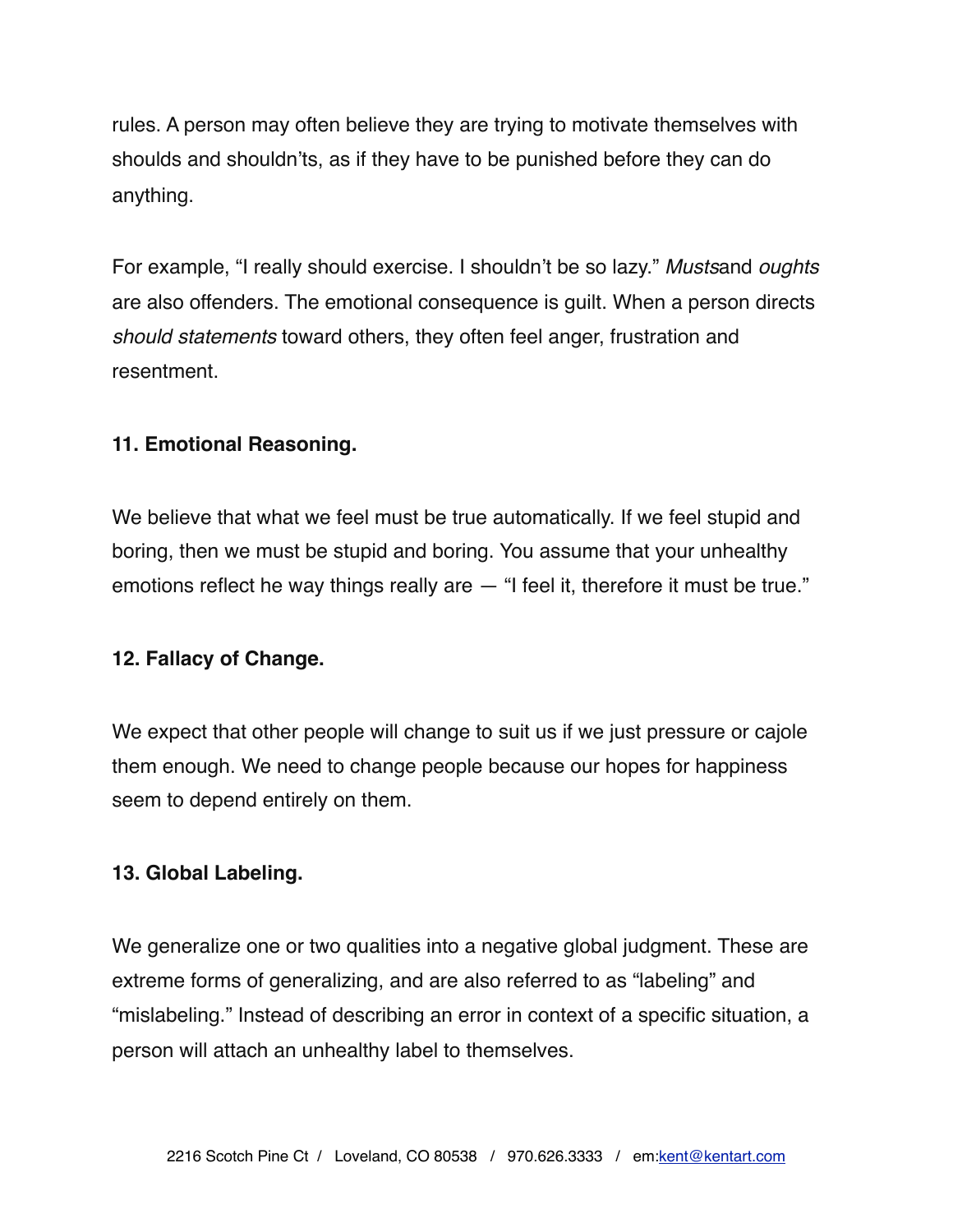For example, they may say, "I'm a loser" in a situation where they failed at a specific task. When someone else's behavior rubs a person the wrong way, they may attach an unhealthy label to him, such as "He's a real jerk." Mislabeling involves describing an event with language that is highly colored and emotionally loaded. For example, instead of saying someone drops her children off at daycare every day, a person who is mislabeling might say that "she abandons her children to strangers."

### **14. Always Being Right.**

We are continually on trial to prove that our opinions and actions are correct. Being wrong is unthinkable and we will go to any length to demonstrate our rightness. For example, "I don't care how badly arguing with me makes you feel, I'm going to win this argument no matter what because I'm right." Being right often is more important than the feelings of others around a person who engages in this cognitive distortion, even loved ones.

#### **15. Heaven's Reward Fallacy.**

We expect our sacrifice and self-denial to pay off, as if someone is keeping score. We feel bitter when the reward doesn't come.

So now that you know what cognitive distortions are, how do you go about undoing them?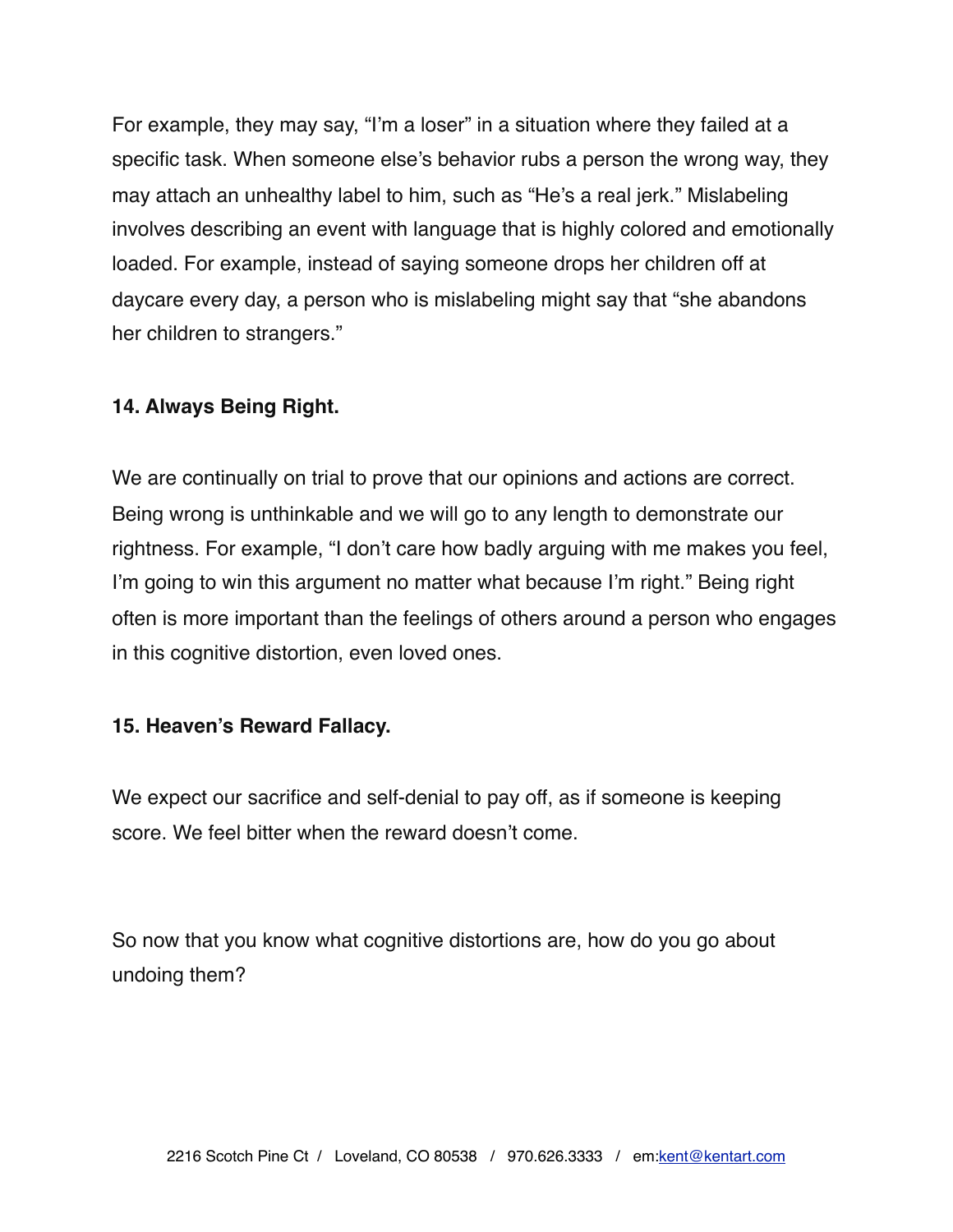# **Fixing Cognitive Distortions:**

Cognitive Distortions have a way of playing havoc with our lives. If we let them. This kind of "stinkin' thinkin'" can be "undone," but it takes effort and lots of practice — every day. If you want to stop the irrational thinking, you can start by trying out the exercises below.

# **1. Identify Our Cognitive Distortion(s)**

Create a list of our troublesome thoughts and examine them later for matches with a list of cognitive distortions. An examination of our cognitive distortions allows us to see which distortions we prefer. Additionally, this process will allow us to think about our problem or predicament in more natural and realistic ways.

### **2. Examine the Evidence.**

A thorough examination of an experience allows us to identify the basis for our distorted thoughts. If we are quite self-critical, then, we should identify a number of experiences and situations where we had success.

### **3. Double Standard Method.**

An alternative to "self-talk" that is harsh and demeaning is to talk to ourselves in the same compassionate and caring way that we would talk with a friend in a similar situation.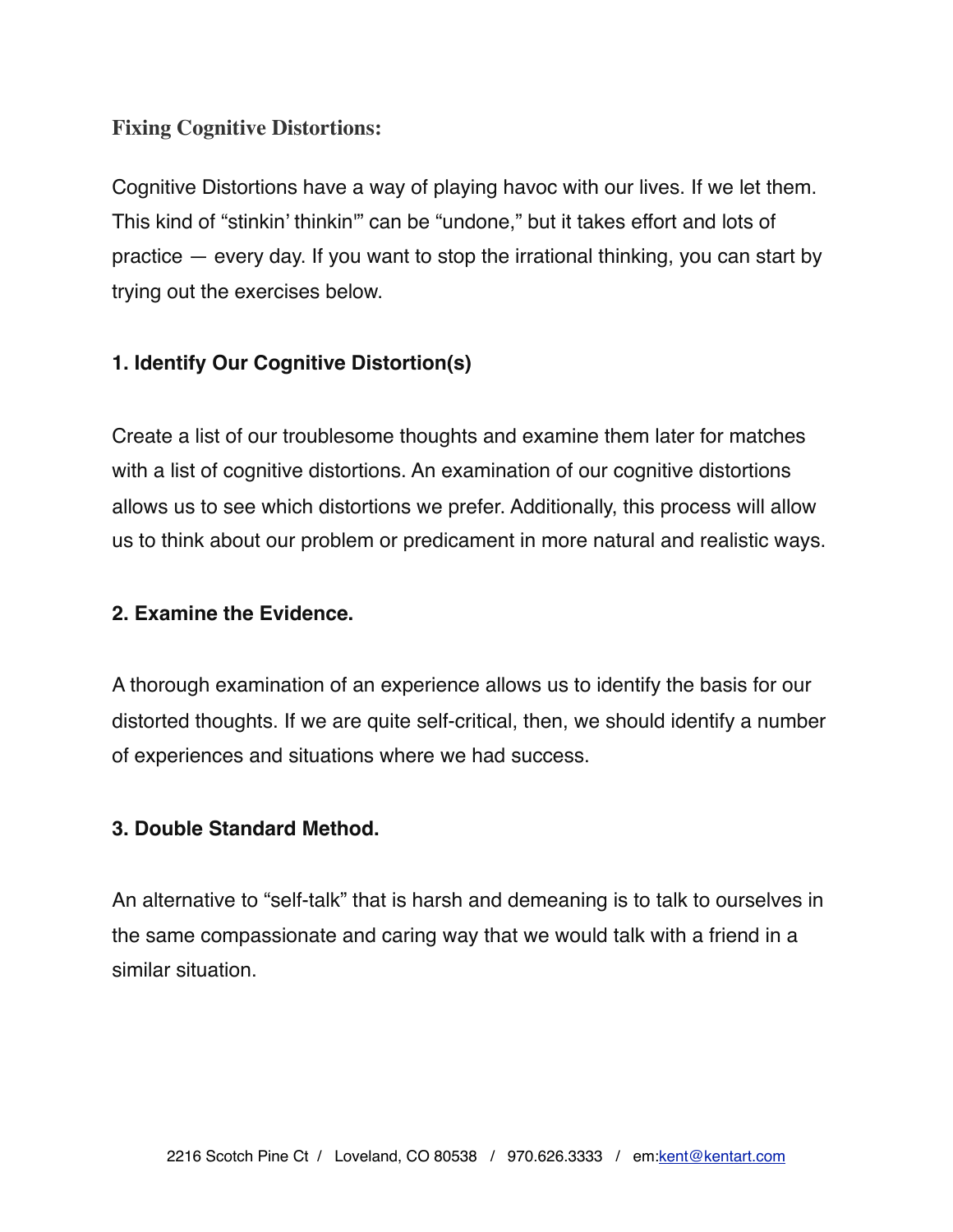### **4. Thinking in Shades of Gray.**

Instead of thinking about our problem or predicament in an either-or polarity, evaluate things on a scale of 0-100. When a plan or goal is not fully realized, think about and evaluate the experience as a partial success, again, on a scale of 0-100.

### **5. Survey Method.**

We need to seek the opinions of others regarding whether our thoughts and attitudes are realistic. If we believe that our anxiety about an upcoming event is unwarranted, check with a few trusted friends or relatives.

### **6. Definitions.**

What does it mean to define ourselves as "inferior," "a loser," "a fool," or "abnormal." An examination of these and other global labels likely will reveal that they more closely represent specific behaviors, or an identifiable behavior pattern instead of the total person.

### **7. Re-attribution.**

Often, we automatically blame ourselves for the problems and predicaments we experience. Identify external factors and other individuals that contributed to the problem. Regardless of the degree of responsibility we assume, our energy is best utilized in the pursuit of resolutions to problems or identifying ways to cope with predicaments.